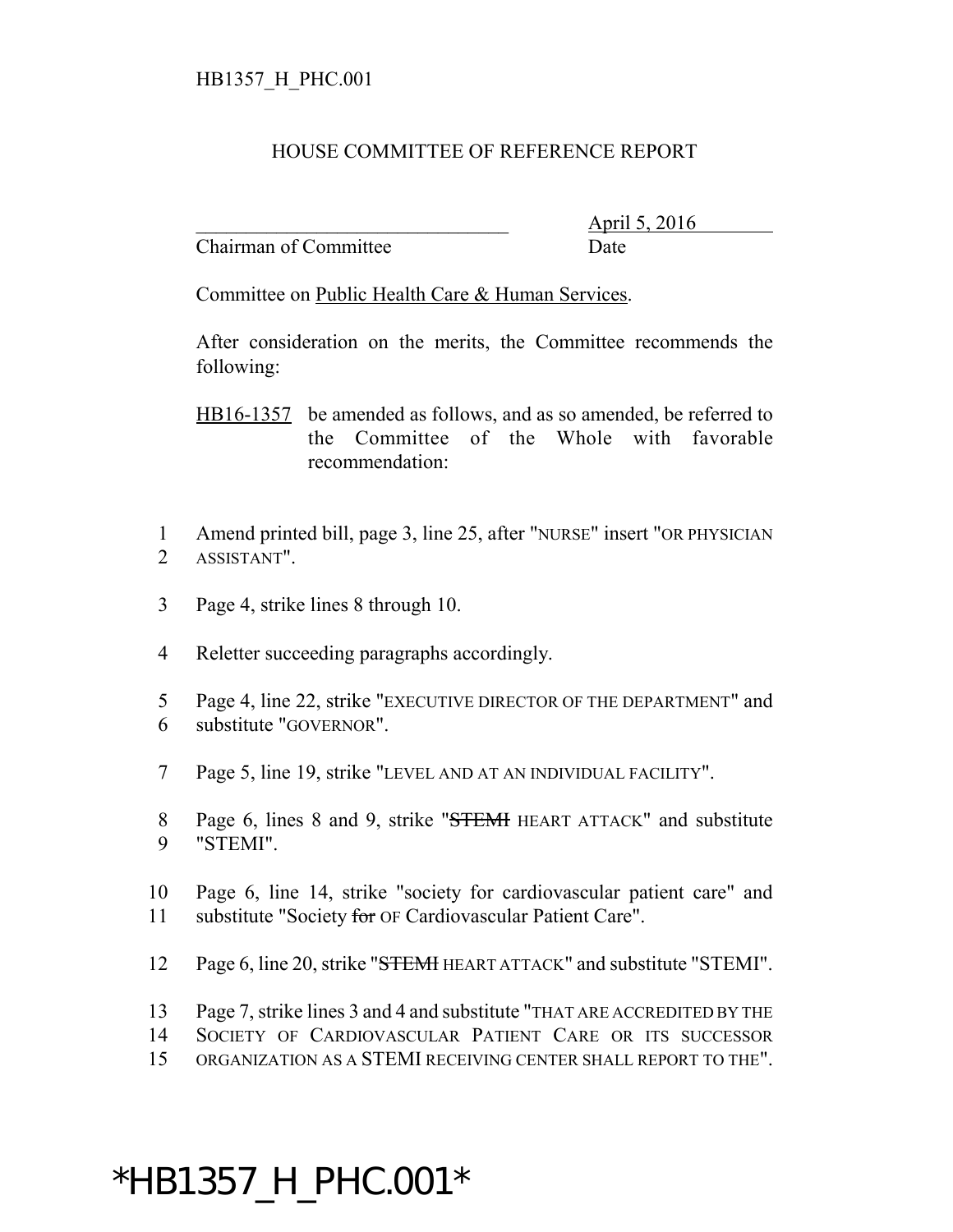Page 7, line 9, after "HOSPITAL" insert "ACCREDITED AS A STEMI RECEIVING CENTER".

- Page 7, after line 15 insert:
- "(2) (a) INFORMATION OBTAINED BY THE DEPARTMENT PURSUANT TO THIS SECTION:
- (I) IS PRIVILEGED AND STRICTLY CONFIDENTIAL;
- (II) IS NOT SUBJECT TO CIVIL SUBPOENA, NOT DISCOVERABLE, AND NOT ADMISSIBLE IN A CIVIL, CRIMINAL, OR ADMINISTRATIVE PROCEEDING AGAINST A HEALTH CARE FACILITY OR HEALTH CARE PROFESSIONAL;
- (III) IS NOT DIRECTLY AVAILABLE TO THE PUBLIC; AND
- (IV) SHALL BE USED ONLY FOR THE EVALUATION AND 12 IMPROVEMENT OF HOSPITAL STEMI CARE.
- (b) WITH REGARD TO INFORMATION OBTAINED PURSUANT TO THIS SECTION, THE DEPARTMENT SHALL PROTECT THE CONFIDENTIALITY OF PATIENT RECORDS IN ACCORDANCE WITH STATE AND FEDERAL LAWS AND SHALL NOT DISCLOSE PUBLICLY OR TO THE HEART ATTACK ADVISORY COMMITTEE ANY IDENTIFYING OR PROPRIETARY INFORMATION OF ANY HOSPITAL, HOSPITAL ADMINISTRATOR, HEALTH CARE PROFESSIONAL, OR EMPLOYEE.".
- Renumber succeeding sections accordingly.
- Page 7, lines 17 through 19, strike "FROM HOSPITALS, THE DEPARTMENT SHALL CONDUCT COLORADO-SPECIFIC ANALYSES OF THE DATA IN THE REPORTS" and substitute "AND SUBJECT TO THE LIMITATIONS SPECIFIED IN 24 SUBSECTION (2) OF THIS SECTION, THE DEPARTMENT SHALL:
- (a) SHARE HEART ATTACK DATA FROM THE QUARTERLY REPORTS, IN AGGREGATED FORMAT EXCLUDING ANY IDENTIFYING OR CONFIDENTIAL INFORMATION, WITH THE HEART ATTACK ADVISORY COMMITTEE; AND
- 28 (b) WITH THE HEART ATTACK ADVISORY COMMITTEE, UTILIZE THE
- DATA TO CONDUCT COLORADO-SPECIFIC ANALYSES OF GAPS IN CARE".
- Page 7, strike lines 20 through 23 and substitute:

 "(4) THE DEPARTMENT SHALL SIGN A LETTER OF COMMITMENT WITH THE AMERICAN COLLEGE OF CARDIOLOGY OR ITS SUCCESSOR BODY TO ENSURE COMPLIANCE WITH CONFIDENTIALITY REQUIREMENTS AND, AS PART OF THE LETTER OF COMMITMENT, REQUEST REPORTING MEASURES

## $*$ HB1357\_H\_PHC.001 $*$ <sub>-2-</sub>